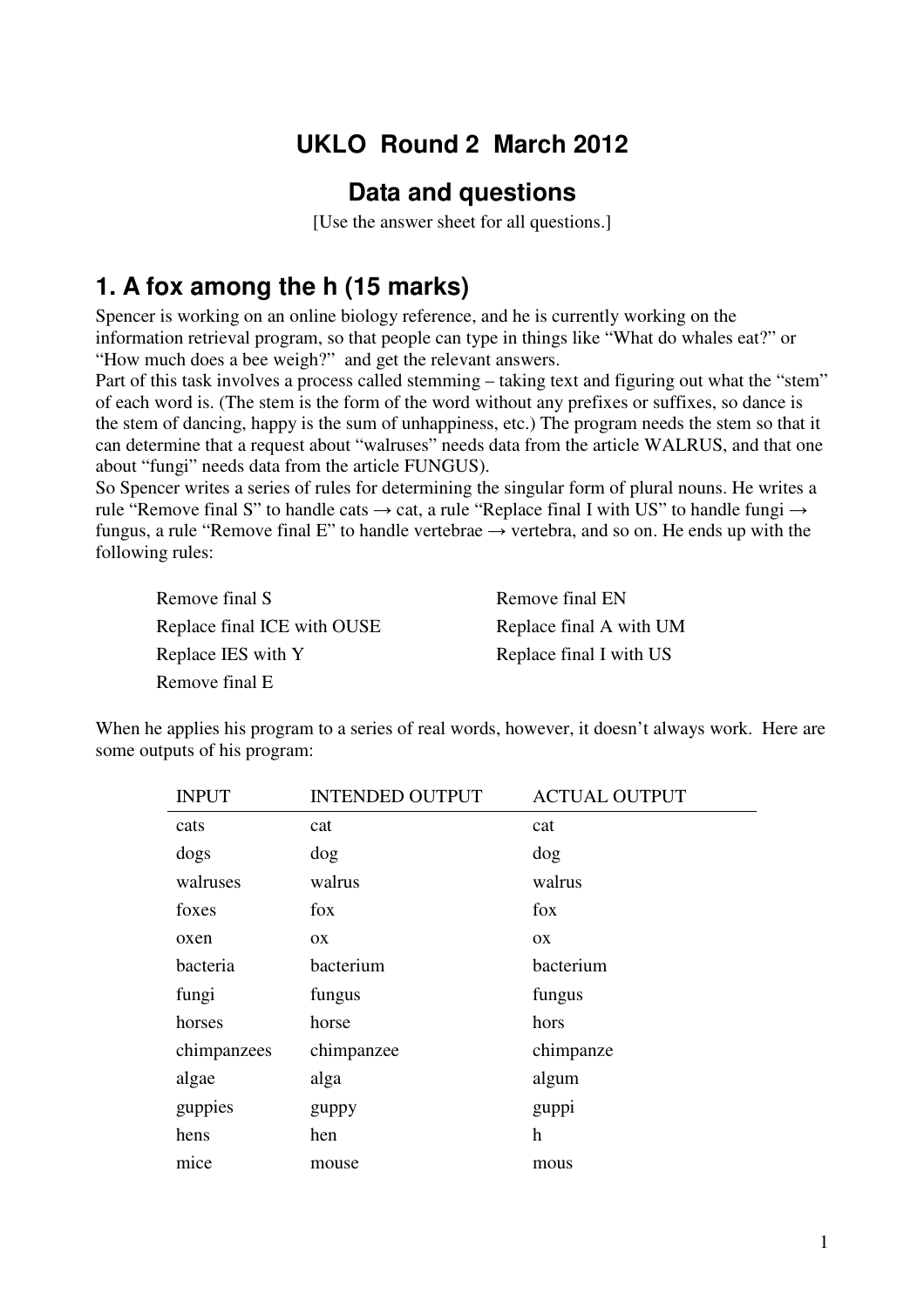Q1.1. What output would Spencer's program produce for the following words?

- a. bees
- b. kiwis
- c. flies
- d. fleece
- e. geese

Q1.2. What went wrong with the program?

Q1.3. What can you determine about the order in which Spencer's program applied the rules?

Q1.4. Could putting the rules in a different order cause the program to work? If so, what is the order?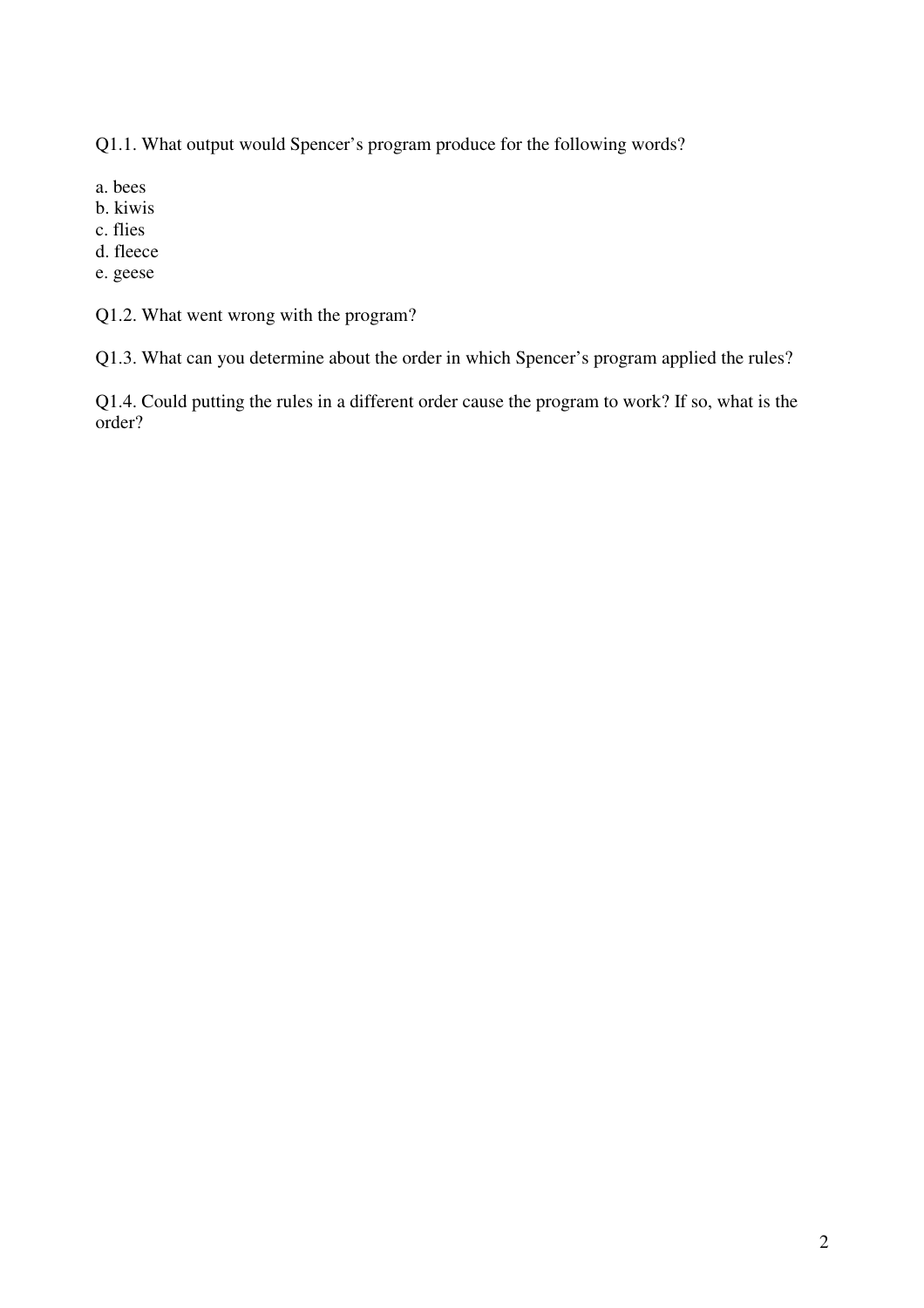## **2. Who is good? (15 marks)**

Luiseño is a Uto-Aztecan language spoken in southern California. Although it has only about 30 or 40 native speakers now, there is an active campaign to teach it to children. It has no standard written form, and is not widely used in writing except in schools. One way to represent it is to use the International Phonetic Alphabet, as in the following examples; by convention, IPA symbols are enclosed in square brackets. The pronunciations don't matter for the problem, but you may like to know that:

[ʔ] is a glottal stop, the sound in the middle of *uh-oh*.

- [q] is like a k but made further back in the mouth.
- [ʃ] is a "sh" sound as in *shout*
- [j] is a "y" sound as in *yellow*.
- [ $\beta$ ] is like an "s", but made with the tongue-tip curled back.
- [x] is a "ch" sound roughly as in Irish *deich*, or Scots *loch*, or German *Bach*.
- [ŋ] is the nasal "ng" sound in *singer*.

[:] indicates a long vowel.

This transcription shows how words are pronounced, but when we speak we don't normally pause between words, so it is traditional not to show word-breaks in a phonetic transcription.

Here are some sentences in Luiseño and their English translations.

| $\mathbf{1}$   | [nawitmalqajwukalaqpoki:k]                        | The girl does not walk home.    |
|----------------|---------------------------------------------------|---------------------------------|
| $\overline{2}$ | [ia?afpolo:v]                                     | The man is good.                |
| 3              | [hu: ?unikatqajtfipomkat]                         | The teacher is not a liar.      |
| 4              | $[{\rm hax}$ suxet ${\rm fi}$ qsuna: ${\rm li}$ ] | Who hits the woman?             |
| 5              | [ja?afwukalaq]                                    | The man walks.                  |
| 6              | [to:wqsusuna:lihu: ?unikat]                       | Does the teacher see the woman? |
| 7              | [2ivisuna:lnona:jixet[iq]                         | This woman hits my father.      |
| 8              | [nona:jisuxet[iq?ivisuna:1]                       | Does this woman hit my father?  |
| 9              | $[?iv$ isuna: $lxet$ $[i]$ qnona: $ji]$           | This woman hits my father.      |
| 10             | [hu:?unikattfipomkat]                             | The teacher is a liar.          |
| 11             | [?ivihu:?unikatnona:jito:wq]                      | This teacher sees my father.    |
| 12             | [hu: ?unikatsuto: wqsuna: li]                     | Does the teacher see the woman? |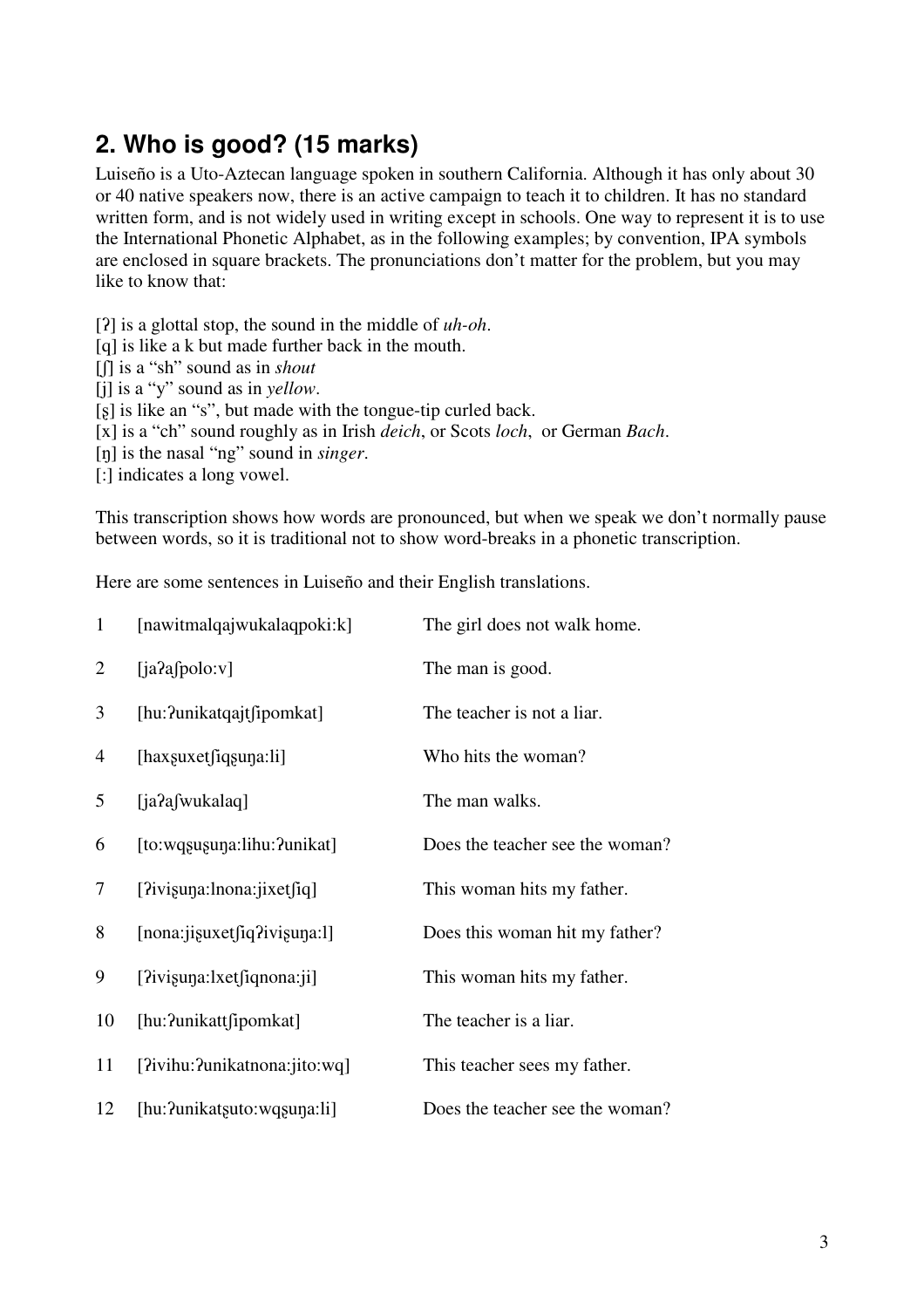- **Q2.1.** Translate the following into English.
- a. [jaʔaʃwukalaqpoki:k]
- b. [xetʃiqʂuʂuŋa:lnona:ji]
- c. [haxʂuqajtʃipomkat]
- d. [ʂuŋa:liʂuto:wqhu:ʔunikat]

**Q2.2.** Translate the following into Luiseño.

- e. Is the teacher a liar?
- f. The teacher sees the woman.
- g. This girl does not see my father.
- h. Who is good?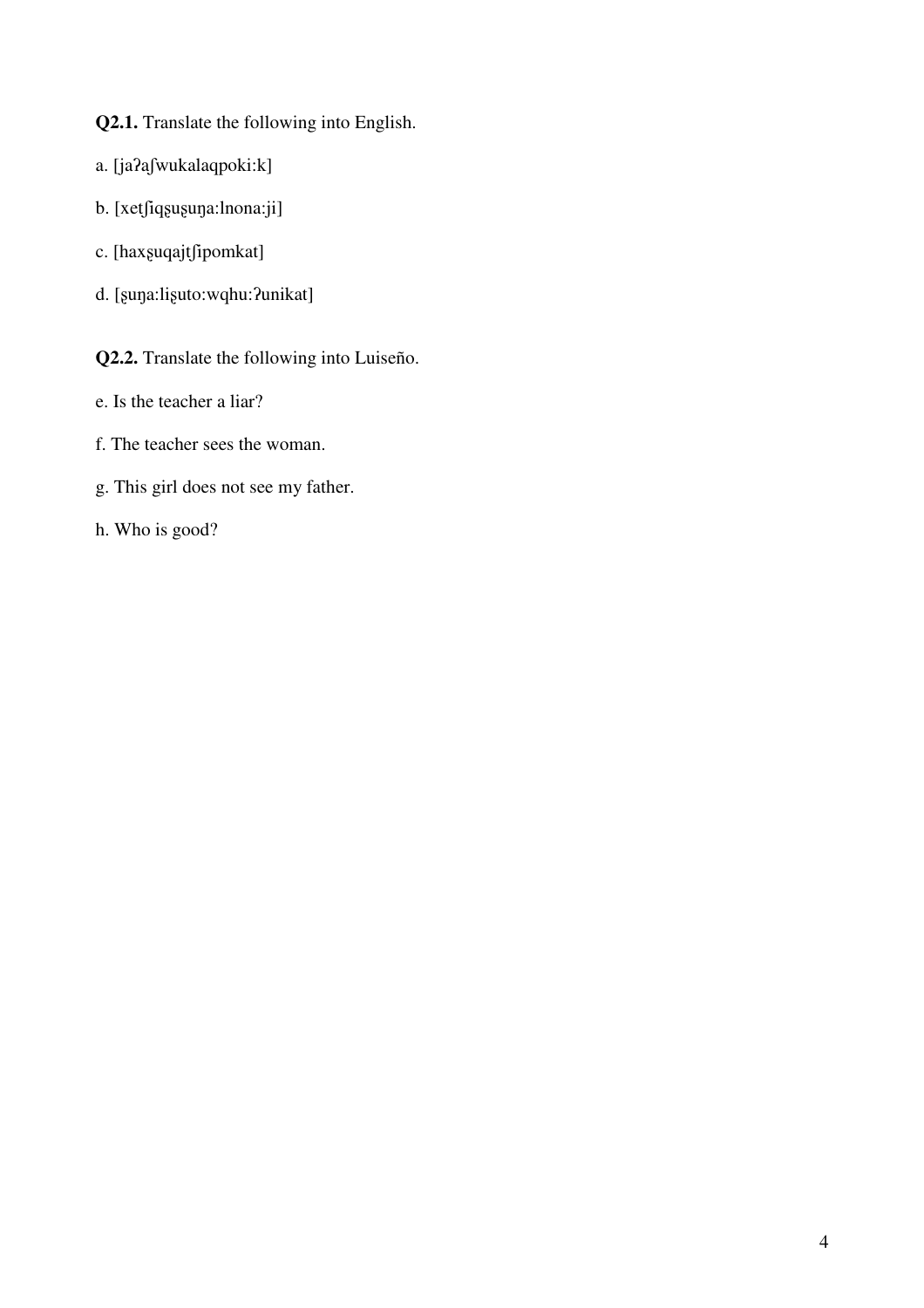## **3. The little engine that could… read (15 marks)**

Professor Monotone's "Astounding Linguistic Knowledge Engine for Making Inferences" (ALKEMI) can, when given a list of true statements, deduce further true statements from it. For example, if it knows that "Professor Monotone can read Russian", it can deduce that "Professor Monotone can read". We represent this as:

Professor Monotone can read Russian ⇒ Professor Monotone can read

This means that whenever the first statement is true, the second has to be true, too; there's no way for the first to be true while the second is false. We call this a legitimate inference.

The Professor's machine can go through statements and, by making particular sorts of changes, generate further statements that follow from them. However, it's not as easy as replacing "can read Russian" with "can read" anywhere you find it. For example, funny things happen when the statement contains one of a set of words called "quantifiers", including *every*, *some*, *no*, *a*, *few*, *many*, *three*, and so on.

No student can read Russian → No student can read WRONG!

The inference is not legitimate: even if no student can read Russian, it is entirely possible that students can read Japanese, English or Spanish.

Each of the quantifiers allows a different pattern of legitimate inferences, so the professor's machine keeps a special table of patterns and uses it to derive new statements from given ones. We've reproduced it below. It may look mysterious, but given the information in this table and a list of inferences produced by the machine shown on the next page, you can work out what each part means and how the machine works.

|              | Quantifier     | Side  | Direction |
|--------------|----------------|-------|-----------|
| A            | Every          | Left  | Downward  |
| B            | Every          | Right | Upward    |
| $\mathsf{C}$ | No             | Left  | Upward    |
| D            | N <sub>0</sub> | Right | Downward  |
| E            | Some           | Left  | Upward    |
| F            | Some           | Right | Upward    |

Unfortunately, however, there is one error in the table above that is causing the professor's machine to make some illegitimate inferences!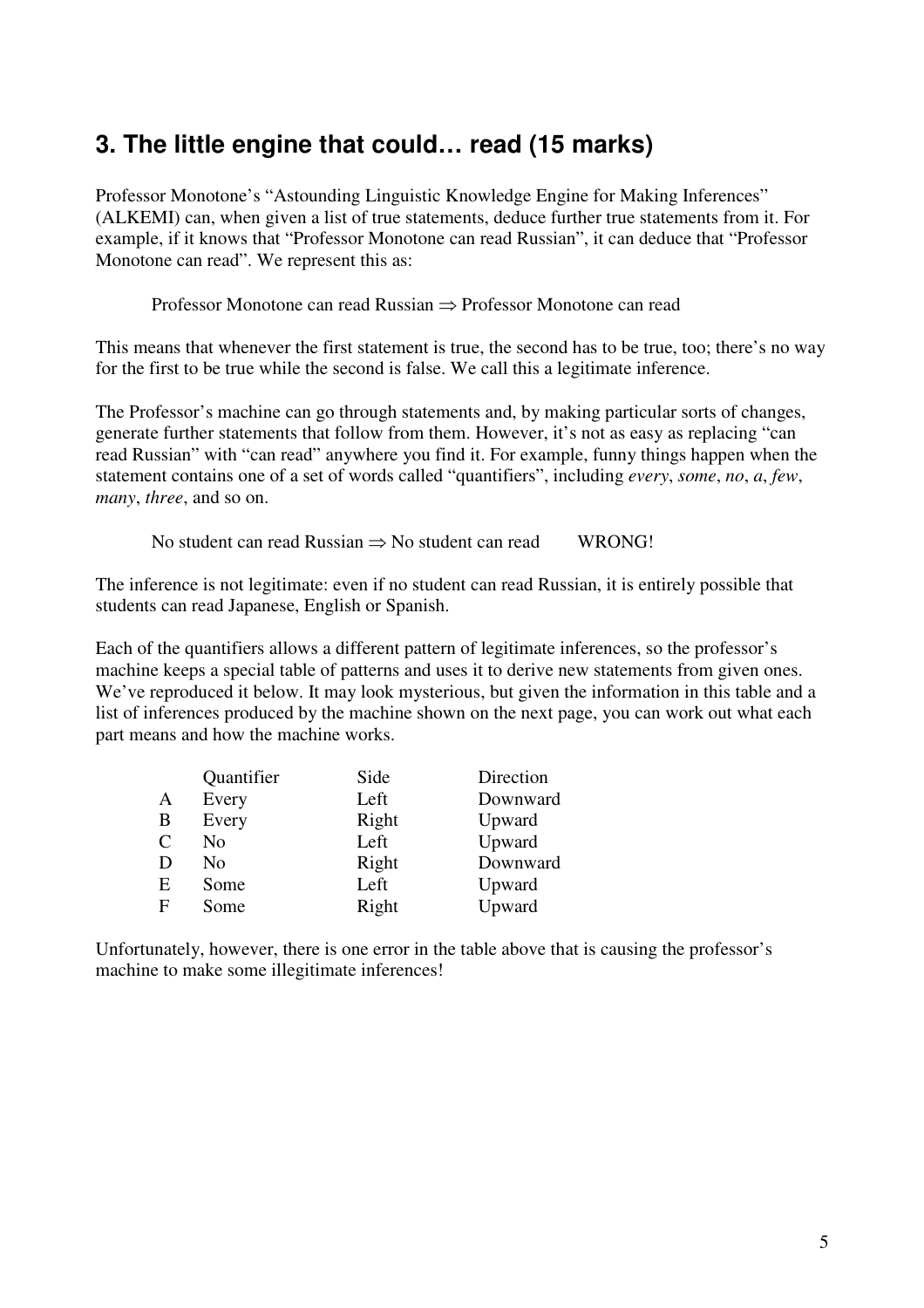Here are some examples of inferences declared legitimate by the professor's machine:

- Every teacher can read English ⇒ Every English teacher can read English
- Some English students can read English ⇒ Some English students can read
- No English student can read Russian ⇒ No student can read Russian
- Every teacher can read English and Russian ⇒ Every teacher can read Russian
- No student can read Russian  $\Rightarrow$  No student can read English and Russian
- Every teacher can read English ⇒ Every Russian teacher can read English
- Some Russian students can read English ⇒ Some students can read English
- No English student can read ⇒ No English student can read English

**Q3.1.** Which table row (A-F) contains a mistake and caused the machine to draw one or more illegitimate inferences? (2 points)

**Q3.2.**The list of inferences isn't complete. The professor's machine could draw additional inferences as well. Using only words that appear in the table of quantifiers above, generate another legitimate inference that the machine could have drawn from "Every teacher can read English". (4 points)

**Q3.3**. The professor's machine doesn't yet understand every quantifier. Help it learn the quantifiers *at least three, at most three*, and *not all* by completing the table below in your answer book: put "Upward" or "Downward" in the appropriate cells. (9 points)

|   | Quantifier     | Side  | Direction |
|---|----------------|-------|-----------|
| G | At least three | Left  |           |
| H | At least three | Right |           |
|   | At most three  | Left  |           |
| J | At most three  | Right |           |
| K | Not all        | Left  |           |
|   | Not all        | Right |           |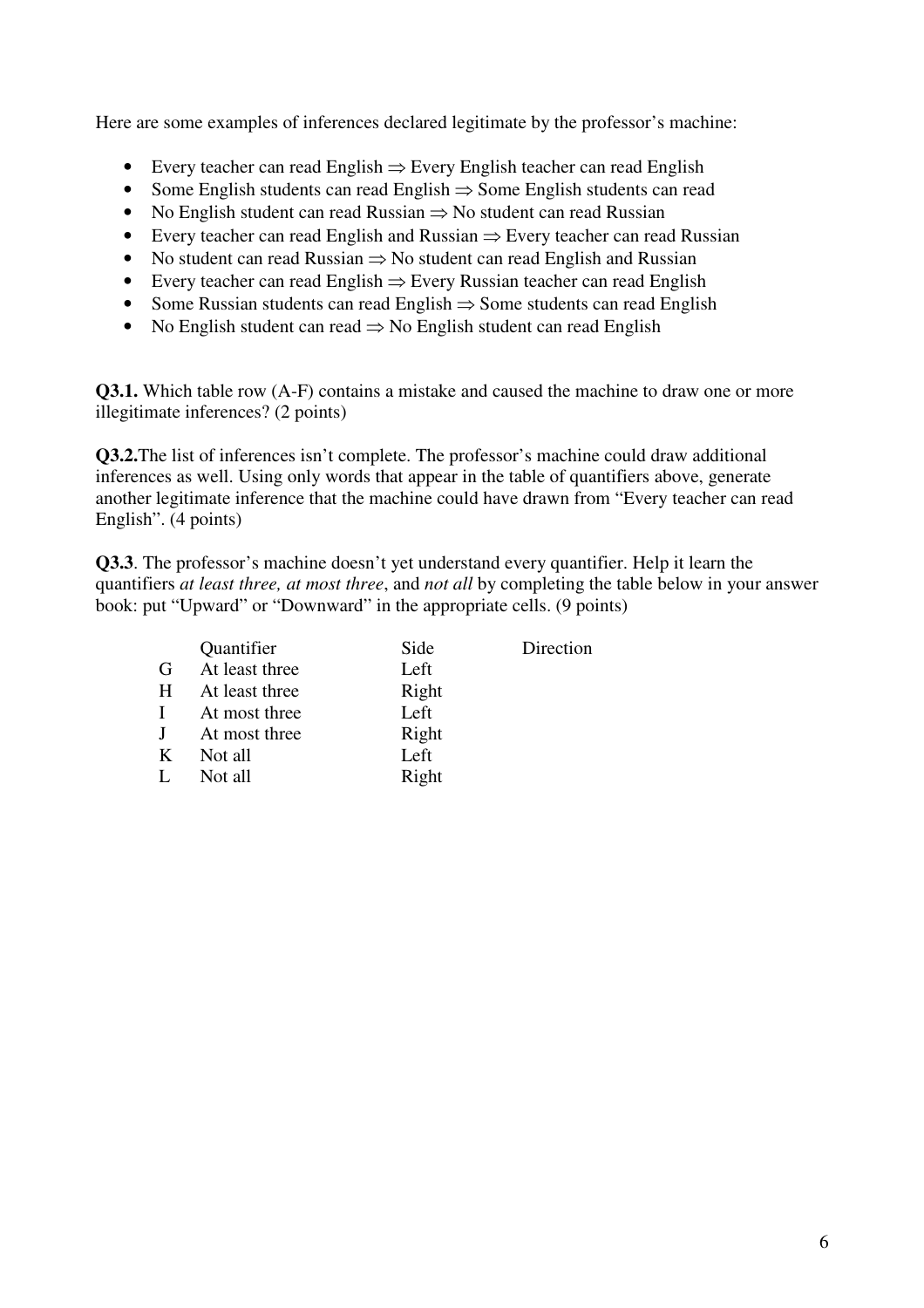# **4. 100 surnames [25 marks]**

When the Mongol Emperor Kublai Khan initiated the Yuan dynasty (1271–1368) in China, he commissioned Lama ´Gro-mgon Chos-rgyal ´Phags-paa to create a unified script to write all the major languages under his rule. Although the resulting system (now called ´Phags-pa) never caught on beyond official use, some classic Chinese texts survive in a ´Phags-pa version.

The Băijiāxìng (Hundred Surnames) is a Song Dynasty (960–1279) poem listing over 400 classical Chinese family names. Although originally written in Chinese characters, during the Yuan dynasty this poem was written in ´Phags-pa characters as well, as shown below.



The illustration shows two consecutive pages of the Băijiāxìng Měnggŭwén ( "The Hundred Surnames in Mongol Script"), from a 1340 manuscript.

Below are twenty lines (9-28) from the Yuan-era Băijiāxìng, with some names missing (identified by row number and column letter). The two pages given above correspond to a portion of the poem below. Your task is to figure out which portion of this poem the pages represent, and use this to figure out what the missing names must be.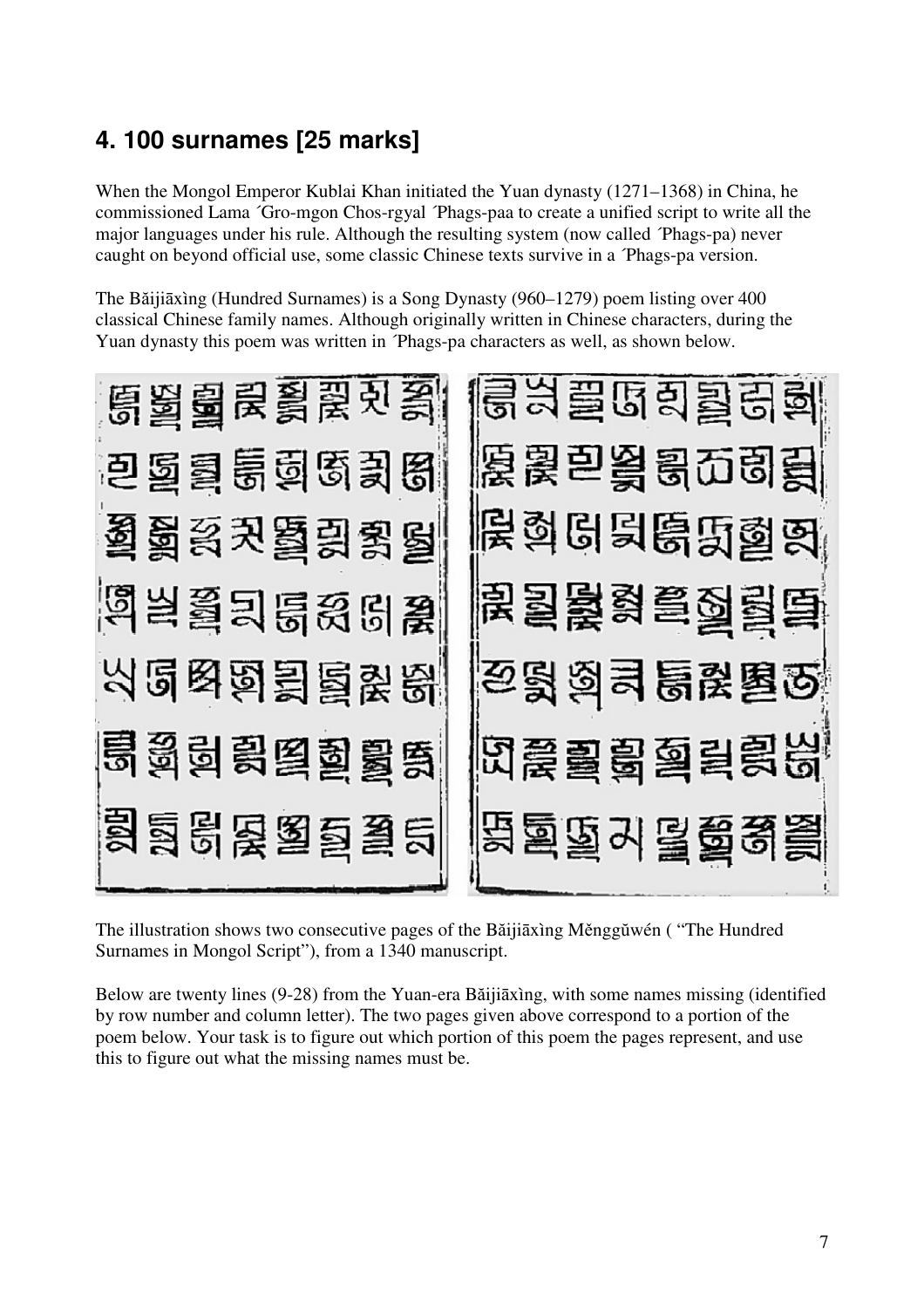|    | (a)          | (b)          | (c)     | (d)       | (e)                | (f)                 | (g)         | (h)         |
|----|--------------|--------------|---------|-----------|--------------------|---------------------|-------------|-------------|
| 9  | Fi           | Lem          | Drxim   | Sĭa,      | Lue                | Ho                  | Yi          | Thang       |
| 10 | Dxing        | $\mathbf{m}$ | Lo      | Pi,       | Haŭ                | $^{\circ} \text{U}$ | 'An         | Srang       |
| 11 | Yaŭ          | Yĭu          | Sri     | Fu,       | <b>Bue</b>         | Pen                 | Dzi         | Khang       |
| 12 | U            | Yĭu          | Ngĭŭan  | Pu,       | Ku                 | Mung                | <b>Bing</b> | Hŏang       |
| 13 | $[13a]$      | Fu           | Sring   | Taĭ,      | Dam                | Sung                | [13g]       | Bang        |
| 14 | Xĭung        | Ki           | $[14c]$ | Khiu,     | [14e]              | Trĭu                | Tung        | Liang       |
| 15 | Du           | [15b]        | Lam     | $[15d]$ , | Zi                 | [15f]               | [15g]       | Gĭang       |
| 16 | Kĭa          | Lu           | Lxiŭ    | Ngue,     | Kĭang              | Dung                | [16g]       | Kŭaŭ        |
| 17 | $[17a]$      | Sring        | Lim     | Xĭaŭ,     | Trung              | Zĭu                 | Khiŭ        | Laŭ         |
| 18 | Kaŭ          | $[18b]$      | Tshaĭ   | Den,      | Fan                | Hu                  | $[18g]$     | Faŭ         |
| 19 | Ngĭu         | Wan          | Tri     | Ko,       | [19e]              | Kŏan                | Lu          | Maŭ         |
| 20 | Kiing        | [20b]        | [20c]   | Wu,       | Kan                | Xĭaĭ                | 'Ing        | Tsung       |
| 21 | Ting         | Sĭŭan        | Pue     | Dxing,    | 'Iu                | Sren                | Hang        | Hung        |
| 22 | Paŭ          | Trĭu         | $[22c]$ | Sri,      | Tshue              | Kĭi                 | Nriŭ        | Kĭung       |
| 23 | Dring        | Xii          | Xiing   | $[23d]$ , | <b>Bue</b>         | Lĭu                 | Ngiung      | 'Ung        |
| 24 | Sĭun         | Yang         | [24c]   | Xĭue,     | $\overline{T}$ rin | Khĭu                | Kĭa         | Fung        |
| 25 | Nyue         | Yi           | Drĭu    | Kin,      | Ki                 | Ping                | Mue         | Ziung       |
| 26 | <b>Tsing</b> | Dŏan         | Fuŭ     | Wu,       | 'U                 | Tsĭaŭ               | Pa          | Kĭung       |
| 27 | Wu           | Ngue         | Sran    | Ku,       | Trhĭa              | Hiŭ                 | Fu          | <b>Bung</b> |
| 28 | Dzĭŭan       | Trhi         | Pan     | Ngiang,   | Tshiŭ              | Driung              | Yi          | Kiung       |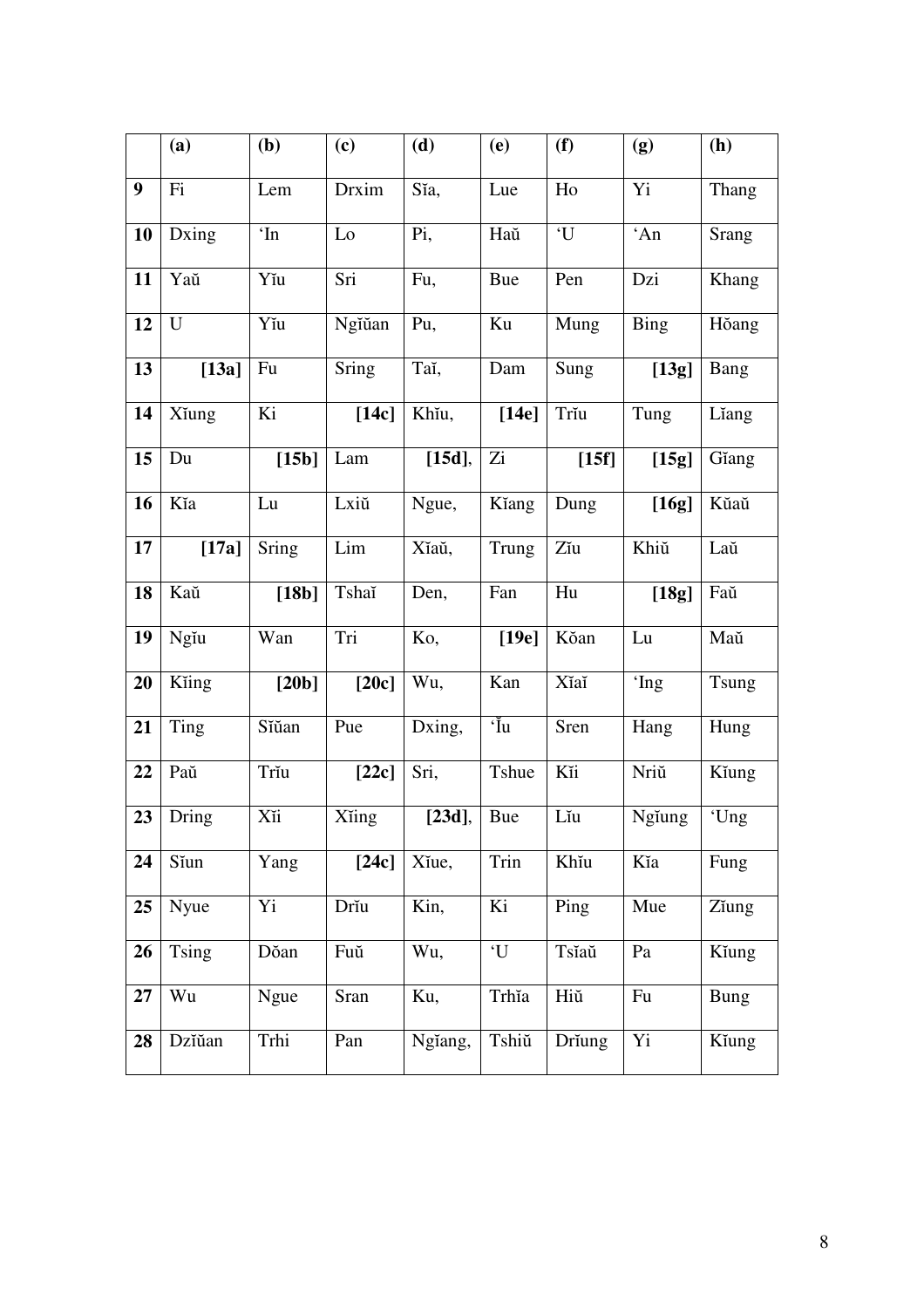Values correspond to Yuan dynasty pronunciation rather than modern pronunciation:

- r indicates the previous consonant is pronounced with a curled tongue tip.
- h indicates that the previous sound is pronounced with an extra puff of air.
- ny is as in 'onion', ng as in 'finger'.
- ' is a glottal stop, the sound in the middle of 'uh-oh'.
- x indicates a sound like the 'h' in 'huge'.
- A vowel with a  $\degree$  mark means that it is a "glide" a short vowel-like sound transitioning into or out of the syllable's main vowel: so ŭ and ŏ are like a 'w', while ĭ is like a 'y'.

**Q4.1.** In your answer book, fill in the 18 missing names. (10 points)

**Q4.2.** On the right is a partial 3x3 excerpt from one larger page of a 1418 manuscript of the Băijiāxìng Měnggŭwén. Six of the names have been left out. In your answer book, draw them in the spaces provided. (9 points)

**Q4.3.** Explain how the <sup>T</sup>Phags-pa writing system works. (6 points)